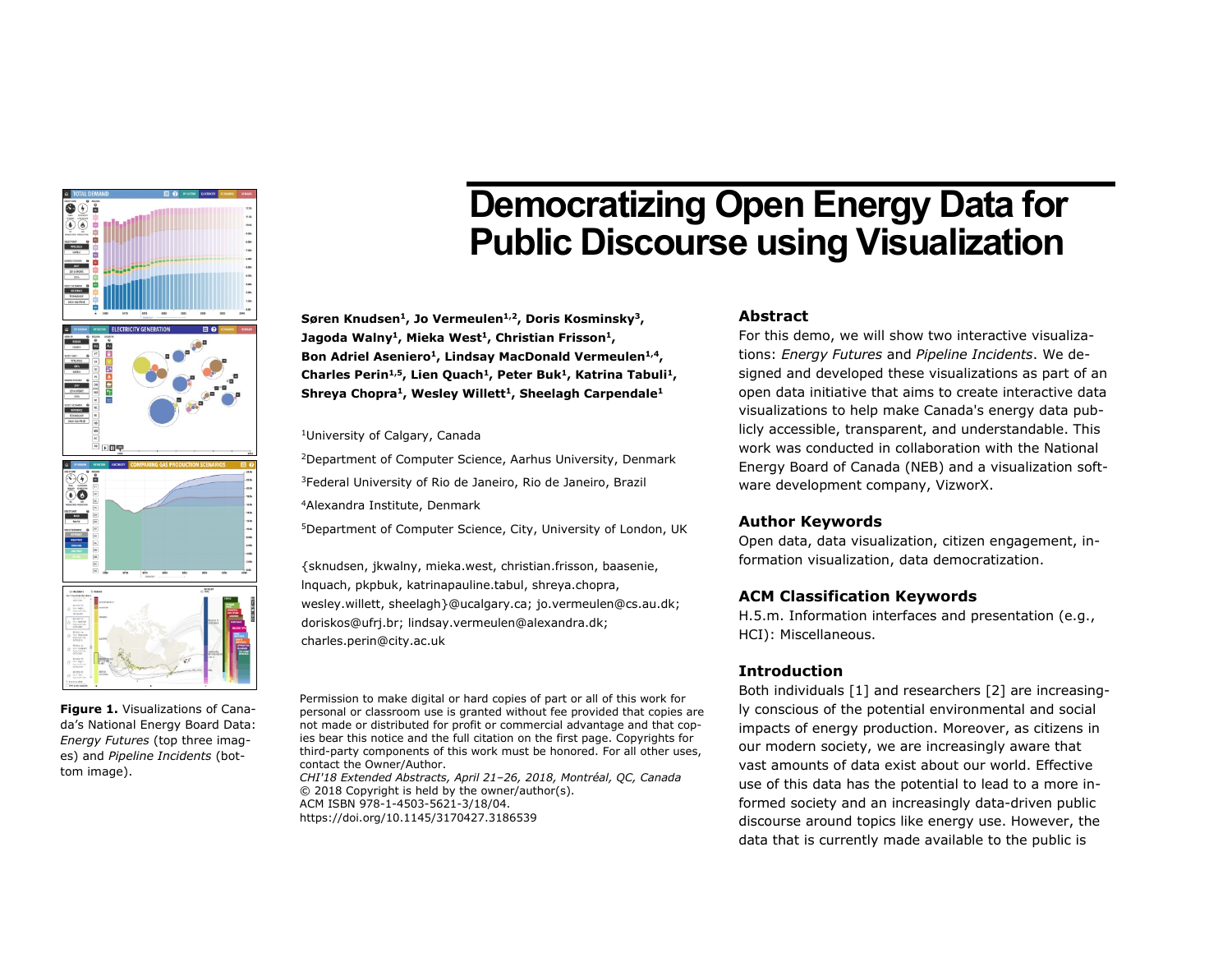## **About the NEB**

The National Energy Board is a regulatory agency created in 1959 by the Government of Canada to oversee the oil, gas and electric utility industries. The NEB regulates approximately 72,000 km of the oil and natural gas pipelines in Canada (roughly 10%), and is involved in overseeing their construction, operation and abandonment. This includes holding public hearings and inspecting pipelines. Other NEB responsibilities include powerlines, energy development, and trade.

usually released online as collections of numbers in tables, as raw text, data files, or databases. Unfortunately for citizens, these representations are often not comprehensible or useful without specialized domain knowledge or data wrangling skills. Our goal is to facilitate a more practical data transparency for the general public. This demo highlights our work in partnership with Canada's National Energy Board (NEB), which explores how data visualizations can support data democratization and facilitate conversations between governments and their constituents.

As the main Canadian energy regulator (see sidebar), the NEB is responsible for collecting data on a wide range of energy-related topics. A part of our ongoing research, we created visualizations for two high-priority datasets: Energy Futures and Pipeline Incidents.

To better understand these datasets and the NEB processes that produced them, we engaged in a data-understanding process involving data analysis, workshops, and stakeholder engagement. This process (conducted with collaborators at the NEB and VizworX) informed the design of interactive visualizations specifically intended to make the data more accessible and meaningful for everyday people.

Through this demo, we introduce visitors to this important and timely data and discuss the process of creating visualizations through a multi-party collaboration. We also show several visualization innovations that emerged from this project including rose charts (Fig. 2), a unique combination of parallel sets and parallel coordinates (Fig. 3), and design elements that enable online conversations around visualizations.



**Figure 2.** Example of *Energy Futures* visualization: Changing demand for the different types of energy for each province.

# **Energy Futures Visualization**

Many Canadians are concerned about how energy is produced and transported, as well as our increasing use of it. In particular, there are rising concerns about these activities' impact on the environment. Our Energy Futures visualization highlight the NEB's projections of energy supply and demand in Canada over the next 25 years. The visualization provides an explorable and accessible representation of three *Energy Futures* reports released by the NEB [6] from 2016-2017.

The visualization shows four kinds of projections from the Energy Futures reports covering a period from 2005 to 2040 (see sidebar on next page). We provide five unique and tailored ways to explore the Energy Futures visualization: Demand and production by region (Fig.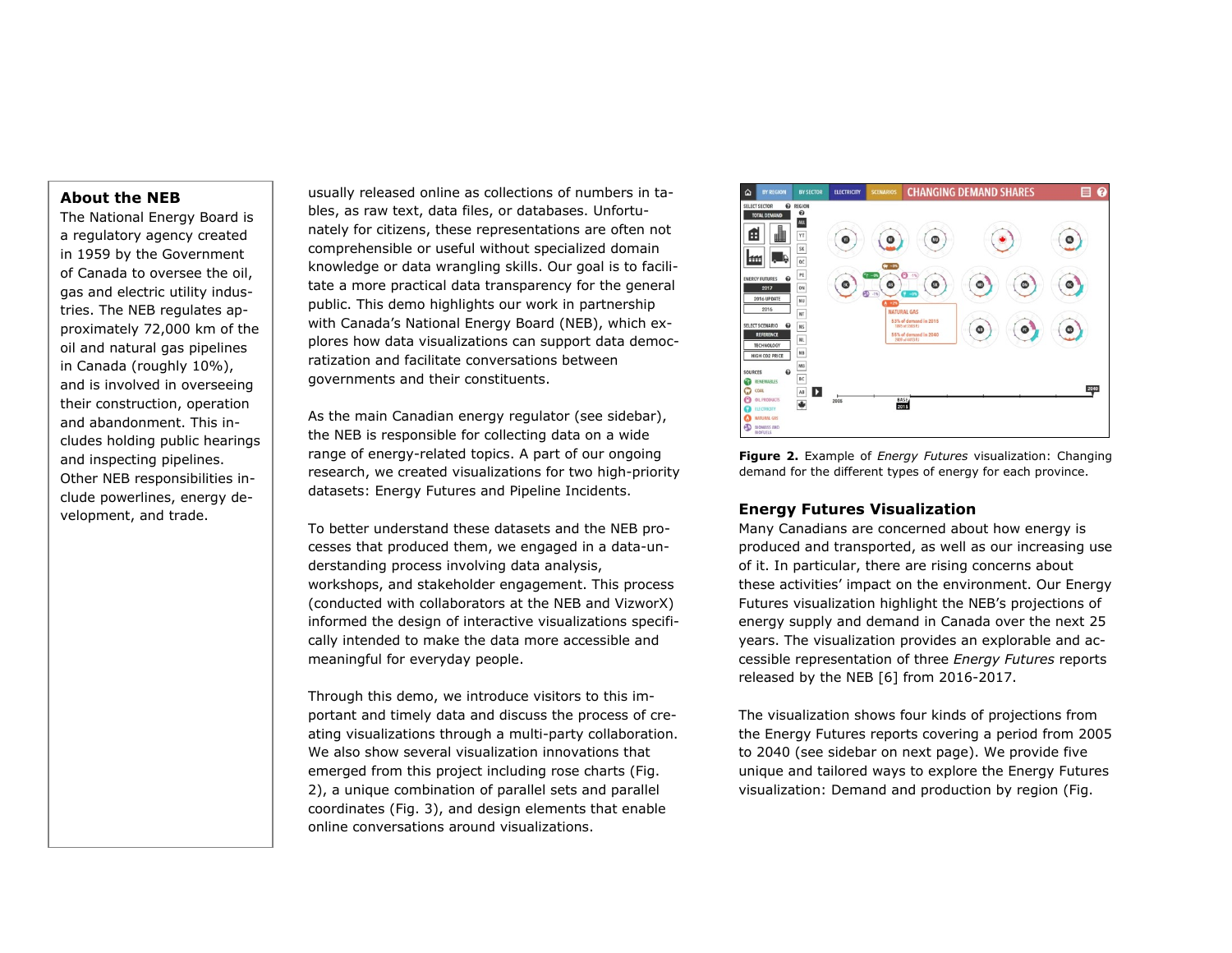### **Energy Futures Data**

The energy futures data has projections for **total energy demand** of electricity, natural gas, petroleum products, coal, and renewable fuels. This does not include demand for energy used to generate electricity. There are also projections for **electricity generation** by *source* (oil products, nuclear, biomass and biofuels, natural gas, coal, solar/wind/geothermal, and hydro), crude **oil production**, and **natural gas production**. The data is divided into *regions* — 13 Canadian provinces and territories — and *sectors* (residential, commercial, industrial, and transportation). Each Energy Futures report provides several projections based on select *scenarios*. For example, the 2017 report includes three scenarios: a baseline, a high carbon price scenario, and a technology scenario in which Canada has greater adoption of emerging production and consumption energy technologies.

1.1); Energy demand by sector; Electricity generation by region and source (Fig. 1.2); Comparison of scenarios (Fig, 1.3); and relative change in demand shares by region (Fig. 2). These visualizations employ a mix of familiar and novel visual representations.

Through lab studies [3] and web analytics, we observed that visitors are particularly drawn to the Electricity generation visualization (Fig. 1, second from top), which uses an animated bubble chart. We also introduce a novel visualization called a *rose chart* (Fig. 2) to show projected changes in energy demand share. Each rose represents a single province or territory. It is sliced into separate coloured pieces per energy source. and a single slice represents relative changes between two years selected on a timeline. A key insight from this visualization is that while Canadians' use of green energy is expected to increase in the future, its relative share of the total demand is somewhat stable. This highlights the challenges ahead for reducing Canadian dependence on fossil fuels.

#### **Pipeline Incidents Visualization**

Every day, the Canadian network of underground pipelines transports millions of litres of oil and gas. At certain times unintended events (or *incidents*) occur. While some incidents are minor, others involve explosions, injury, or adverse effects on the environment.

Our Pipeline Incidents visualization (Fig. 1 (bottom) and 3) shows data about incidents from 2008 onwards (see sidebar on next page). This unique design combines two visualization techniques  $-$  parallel coordinates [4] and parallel sets  $[5]$  - to simultaneously display information about individual incidents in the context of aggregate relationships. Here, parallel sets show the





aggregate relationships between dimensions, while parallel coordinates show specific details about individual incidents through interaction. By overlaying parallel coordinates on parallel sets, the visualization provides detail in context, allowing people to follow a specific incident, while keeping an overview of general trends.

In the interest of openness and to reach a wide audience, we designed this visualization around simple views that are easy to read and learn. While the data is quite complex, the visualization uses a consistent representation pattern that a viewer only needs to learn once, and can be introduced using simple, annotated views (Fig. 3). We also designed the visualization to be easily shareable. Every state of the visualization has a unique URL, making it possible to share and refer to specific views and incidents in online conversations.

Pipeline incidents are of great interest to many members of the public, including people who live and work near pipelines as well as people with environmental and